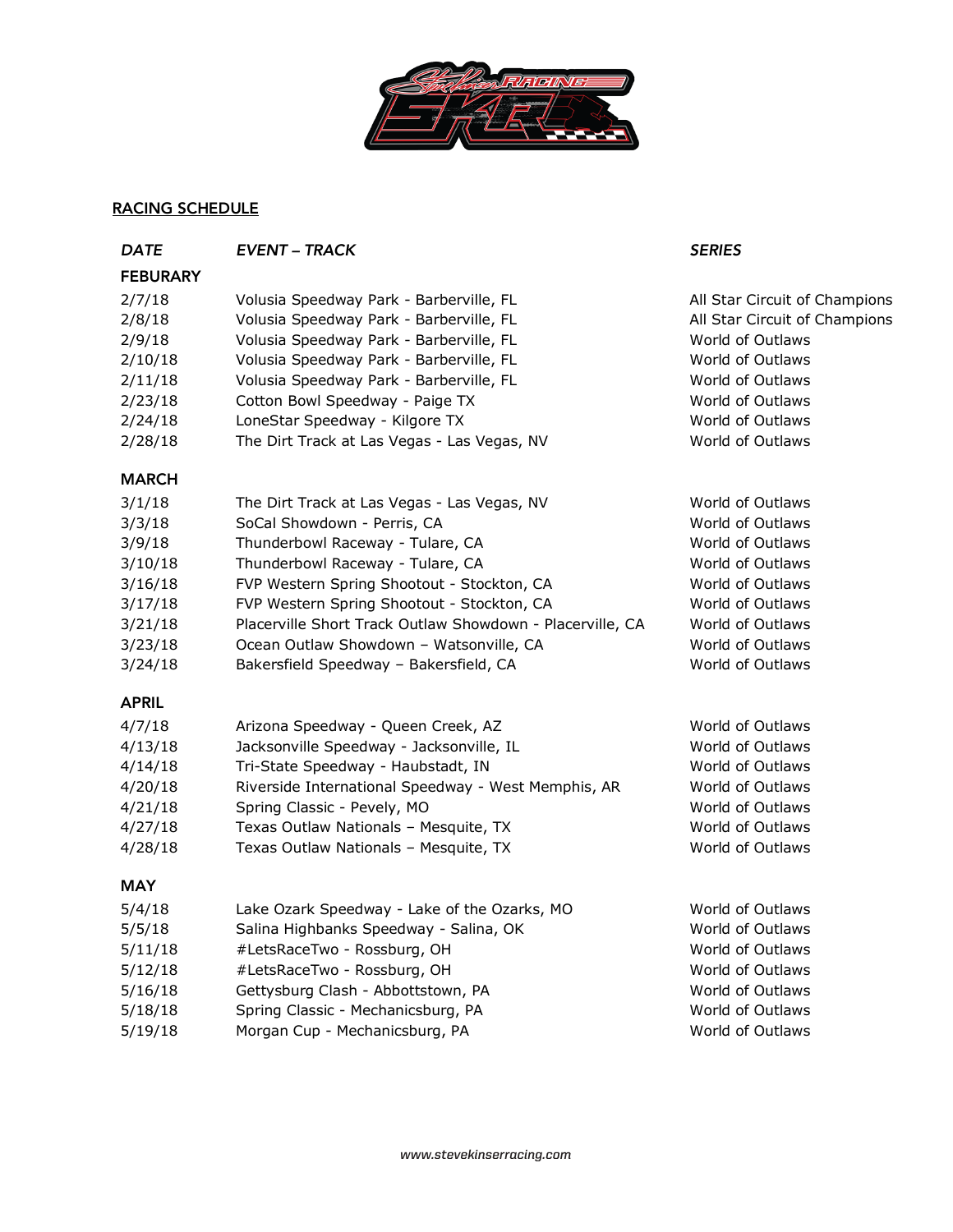

| 5/22/18       | Bridgeport Speedway - Swedesboro, NJ                         | World of Outlaws |
|---------------|--------------------------------------------------------------|------------------|
| 5/25/18       | The Dirt Track at Charlotte - Concord, NC                    | World of Outlaws |
| 5/28/18       | Memorial Day Spectacular - Lawrenceburg, IN                  | World of Outlaws |
| 5/30/18       | Fairbury American Legion Speedway - Fairbury, IL             | World of Outlaws |
| <b>JUNE</b>   |                                                              |                  |
| 6/1/18        | I-96 Speedway - Lake Odessa, MI                              | World of Outlaws |
| 6/2/18        | Badger 40 - Wilmot, WI                                       | World of Outlaws |
| 6/7/18        | 40 <sup>th</sup> Annual AGCO Jackson Nationals - Jackson, MN | World of Outlaws |
| 6/8/18        | 40 <sup>th</sup> Annual AGCO Jackson Nationals - Jackson, MN | World of Outlaws |
| 6/9/18        | 40 <sup>th</sup> Annual AGCO Jackson Nationals - Jackson, MN | World of Outlaws |
| 6/15/18       | Northern Tour - Grand Forks, ND                              | World of Outlaws |
| 6/17/18       | Magic City Showdown - Minot, ND                              | World of Outlaws |
| 6/20/18       | TBA                                                          | World of Outlaws |
| 6/22/18       | Farley Speedway - Farley, IA                                 | World of Outlaws |
| 6/23/18       | Jim "JB" Boyd Memorial - Beaver Dam, WI                      | World of Outlaws |
| 6/29/18       | Knoxville Raceway - Knoxville IA                             | World of Outlaws |
| 6/30/18       | Knoxville Raceway - Knoxville IA                             | World of Outlaws |
| <b>JULY</b>   |                                                              |                  |
| 7/6/18        | FVP Outlaws at Cedar Lake - New Richmond, WI                 | World of Outlaws |
| 7/7/18        | FVP Outlaws at Cedar Lake - New Richmond, WI                 | World of Outlaws |
| 7/10/18       | Ohio Logistics Brad Doty Classic - Attica, OH                | World of Outlaws |
| 7/12/18       | Jokers Wild - Rossburg, OH                                   | World of Outlaws |
| 7/14/18       | Kings Royal - Rossburg, OH                                   | World of Outlaws |
| 7/17/18       | Don Martin Memorial - Sarver, PA                             | World of Outlaws |
| 7/20/18       | Champion Racing Oil Summer Nationals - Mechanicsburg, PA     | World of Outlaws |
| 7/21/18       | Champion Racing Oil Summer Nationals - Mechanicsburg, PA     | World of Outlaws |
| 7/25/18       | Airborne Park Speedway - Plattsburgh, NY                     | World of Outlaws |
| 7/27/18       | The Big "R" Outlaw Shootout - Ransomville, NY                | World of Outlaws |
| 7/29/18       | Weedsport Speedway - Weedsport, NY                           | World of Outlaws |
| <b>AUGUST</b> |                                                              |                  |
| 8/3/18        | Night Before the Ironman - Pevely, MO                        | World of Outlaws |
| 8/4/18        | Ironman 55 - Pevely, MO                                      | World of Outlaws |
| 8/8/18        | 5-hour ENERGY Knoxville Nationals - Knoxville, IA            | World of Outlaws |
| 8/9/18        | 5-hour ENERGY Knoxville Nationals - Knoxville, IA            | World of Outlaws |
| 8/10/18       | 5-hour ENERGY Knoxville Nationals - Knoxville, IA            | World of Outlaws |
| 8/11/18       | 5-hour ENERGY Knoxville Nationals - Knoxville, IA            | World of Outlaws |
| 8/17/18       | 2nd Leg of the Northern Tour - Grand Forks, ND               | World of Outlaws |
| 8/18/18       | Duel in the Dakotas - West Fargo ND                          | World of Outlaws |
| 8/24/18       | Rushmore Outlaw Showdown - Rapid City, SD                    | World of Outlaws |
| 8/25/18       | Big Sky Brawl at Billings - Billings, MT                     | World of Outlaws |
| 8/31/18       | Outlaw Energy Showdown - Alger, WA                           | World of Outlaws |